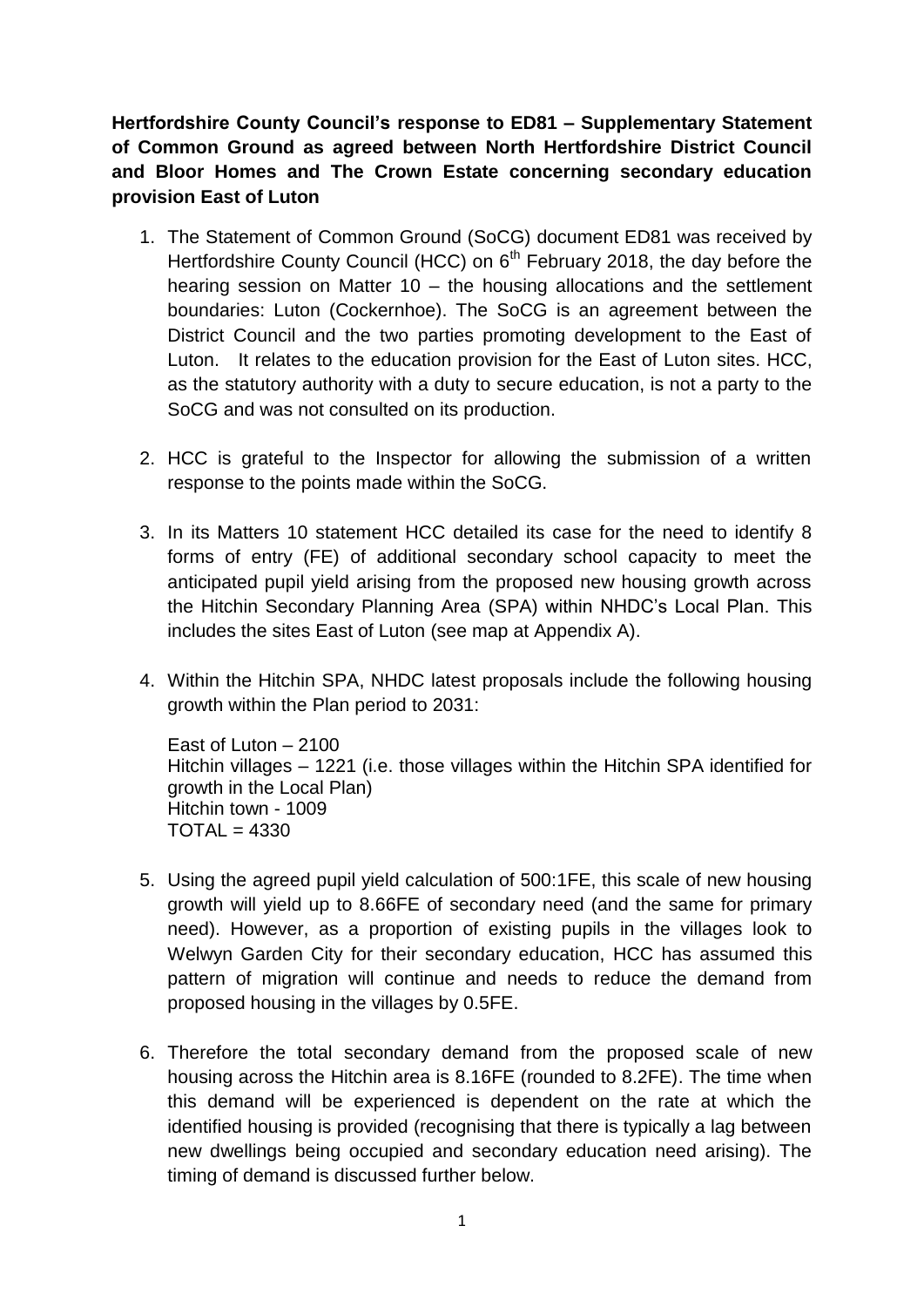- 7. HCC's Matters 10 statement further outlines the immediate need for an additional 3FE as a result of rising demand from the existing community (i.e. irrespective of new housing growth), and that the planned expansions of both Hitchin Boys' School and Hitchin Girls' School by 1.5FE will deliver this additional 3FE of capacity from 2018. This capacity is to meet existing need. It cannot be relied upon to cater for the 8.2FE of anticipated yield from proposed new housing. Indeed, even with this additional secondary capacity, forecasts indicate all three of the existing secondary schools which serve Hitchin and the surrounding villages will be full and further places will be required to meet the rising need from the existing community by 2023, not accounting for any additional demand arising from new housing growth.
- 8. The timing of when the pupils from new housing will arrive and require a school place is very much dependent upon the trajectories for house building; which is not within the control of either HCC, or indeed entirely NHDC as the Local Planning Authority.
- 9. However, based on house building completion information received from NHDC, Appendix B provides a breakdown of forecast demand from the existing community (summer term 2017 forecast without new housing) and the anticipated yield from new housing informed by HCC's Pupil yield model. This new housing is grouped into three areas: Hitchin town, Hitchin villages and East of Luton. For the period from 2028 – 2031, which lies beyond the normal 10 year period used for school planning, it has been assumed that the demand from the existing community remains constant, in the absence of any more detailed information at this time. However, it is likely that demand from the existing community will fluctuate; it may go up or down.
- 10.The latest forecast, produced in summer 2017, indicates that without any new housing, all three secondary schools in Hitchin will be full or virtually full throughout the forecast period. Although it is usual to plan for a margin to account for fluctuations in demand, no margin has been included in these forecast figures.
- 11.Appendix B projects, therefore, a need for at least 4.4fe within the Plan period (to 2031) but this is very much dependent upon the trajectory of house building completions which, as outlined in paragraph 8 above, is outside the control of either HCC as education authority or NHDC as Local Planning Authority. The assumed trajectory upon which the pupil yield model is based may not reflect actual reality and, as it is in the future, there is no guarantee that either the new housing is not delivered earlier or indeed the secondary yield does not arise earlier than anticipated.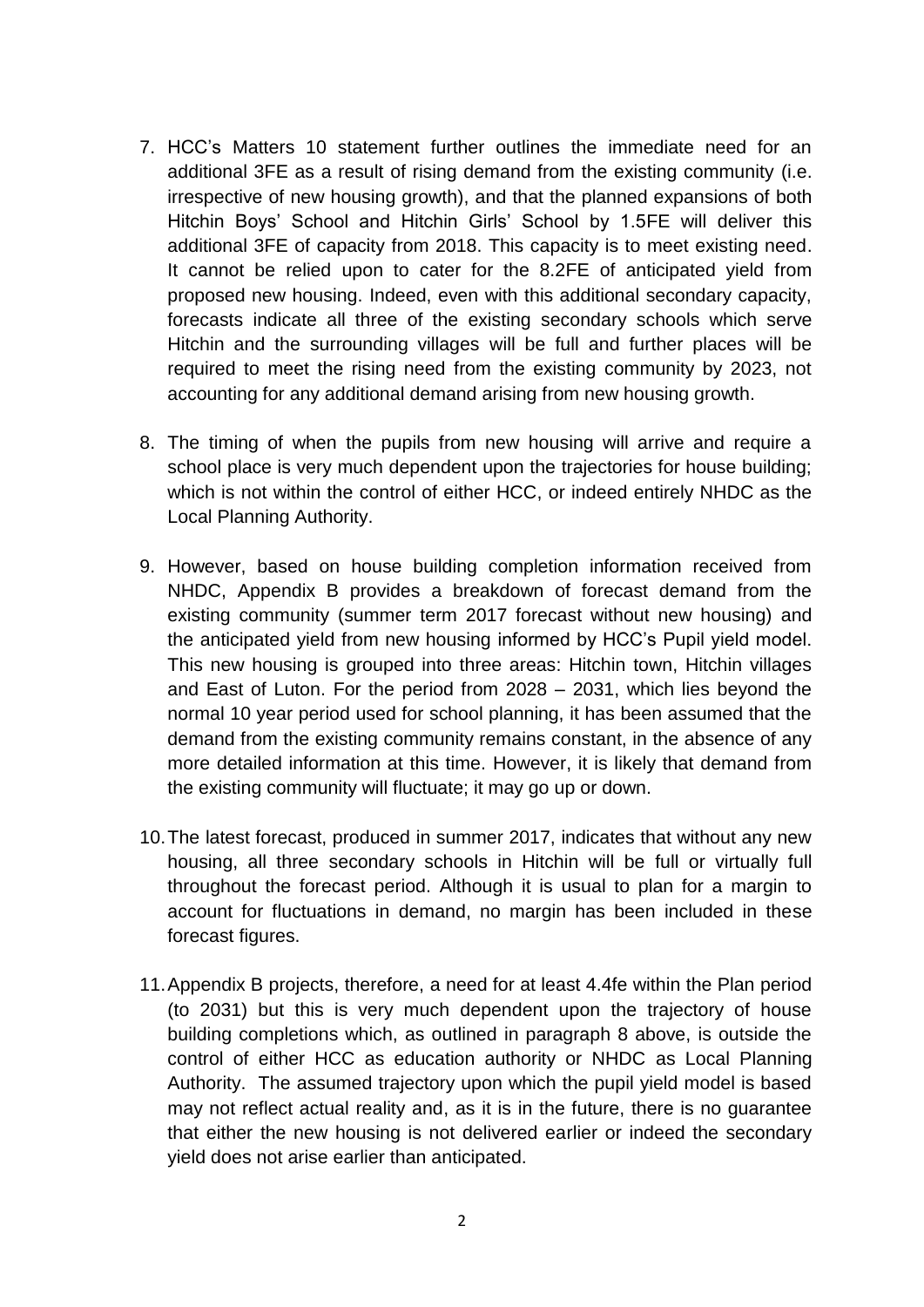- 12.Notwithstanding this, the forecast projects an absolute deficit of places across the Hitchin SPA from 2021. The total demand from new housing peaks at over 8FE towards the end of the 2030s, with no margin. The secondary capacity required may rise above this should the demand from the existing community fluctuate.
- 13.There is a clear evidence of a need for an additional 8fe to meet the yield from the scale of growth NHDC is proposing within its Plan. Although secondary yield could lag behind the demand for primary places, notwithstanding that housing growth may be delivered earlier in the Plan period, HCC needs to plan for this within the Plan period so HCC can be sure that additional places can be delivered in time to cater for that arising demand.
- 14.The County Council would propose to establish a 6FE secondary school within the East of Luton development to meet the needs arising both from the housing growth and the existing communities in the Hitchin villages for whom this school would be their nearest.
- 15.The three existing secondary schools within Hitchin serve the town and surrounding villages. With these three schools currently being the nearest schools for families living in the Hitchin villages, existing children currently living in these villages look to Hitchin for their secondary education.
- 16.However, a new school at East of Luton would be the nearest school for many of the existing Hitchin villages who would increasingly look to or naturally be expected to be allocated a place at East of Luton as their nearest school. The new school East of Luton would serve both the existing communities in the nearest Hitchin villages and new pupils arising from the new housing proposed in those villages, as well as the pupils moving into the new East of Luton development. At 6FE, this new school would be of a size both to be viable and to cater for the needs arising from both the East of Luton development and the surrounding Hitchin villages, as well as alleviating some of the existing pressure for places at the three Hitchin secondary schools.
- 17.It would therefore be the County Council's strategy to establish a new 6FE school at East of Luton in advance of increasing secondary capacity further in Hitchin itself. However, if land is not made available to meet the full demand, the ability to make appropriate provision will be compromised. Without securing this capacity, there would be insufficient identified secondary places to meet the anticipated future demand from the scale of growth proposed by NHDC across the area.
- 18.Failing to establish secondary provision in the heart of the East of Luton development would leave this new community with no access to secondary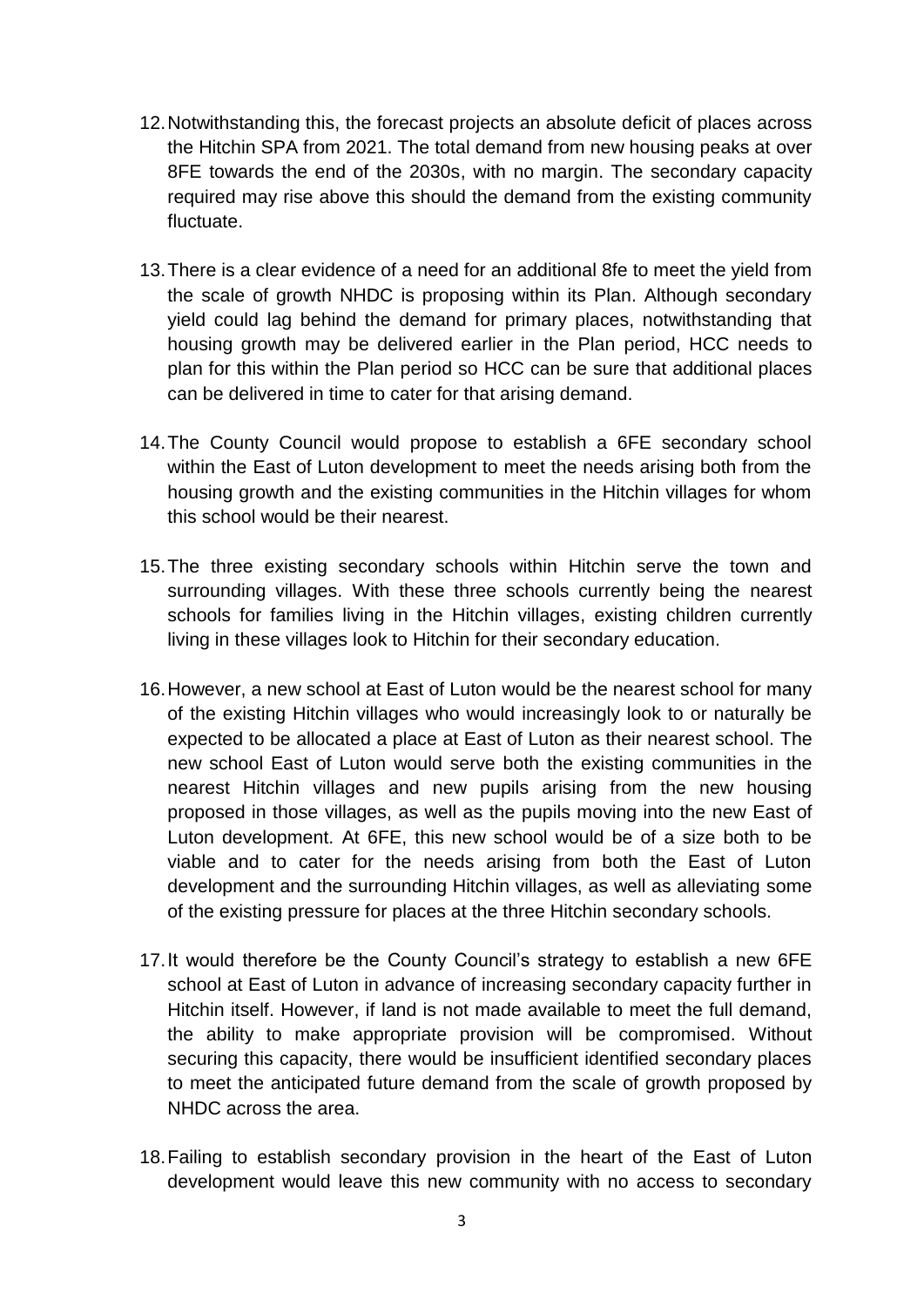education in Hitchin. As outlined above and in our Matters statement, the Hitchin schools are full with increasing pressure from the town itself and therefore the new pupils East of Luton would be unable to secure a secondary school place in Hitchin. Establishing a school early in the Plan period at East of Luton would meet immediate demand from this new community as well as provide secondary places for existing Hitchin village communities and yield from new housing growth in the villages for whom it would be their nearest school. It is possible that existing Luton communities would look to this new school for a secondary place but HCC is has not accounted for Luton pupils within its strategy.

- 19.Paragraph 72 of the NPPF makes it clear that LPAs are expected to take a proactive, positive and collaborative approach to meeting the requirement of ensuring that a sufficient choice of school places is available to meet the needs of existing as well as new communities. HCC needs to secure the appropriate infrastructure now to meet the needs of the growth proposed to 2031 in the Local Plan to ensure sufficient capacity is available for the long term. Not doing so risks there being insufficient school places to meet those new communities' needs. New capacity cannot be simply added at the point that the demand arises but needs to be planned for in advance, especially in terms of the provision of built accommodation and associated facilities.
- 20.HCC is therefore seeking a land allocation at East of Luton capable of delivering 6FE of secondary capacity in addition to the 4FE of primary capacity (the latter being solely to meet the development's own needs).
- 21.NHDC's SoCG makes reference to a previous response by HCC to a Bloor Homes planning application for 1050 homes East of Luton. This outlined an all-through education solution to meet both the then 2FE secondary yield from a development of the scale then proposed and the additional demand from the surrounding Hitchin villages for which this new school would be the nearest.
- 22.The context at that time was that the housing growth for East of Luton was more limited than as now set out in the Local Plan. If a 6FE secondary school had been provided, there was not (at that time) any prospect of sufficient pupils to fill it. However, HCC made it clear that an all-through school with only 4FE for secondary provision was a sub-optimal education solution; that its policy preference was for secondary schools of at least 6FE; that it had concerns round viability; and urged NHDC to masterplan the area as a whole bringing forward a sufficient quantum of new housing to support the size of secondary provision that would be considered viable.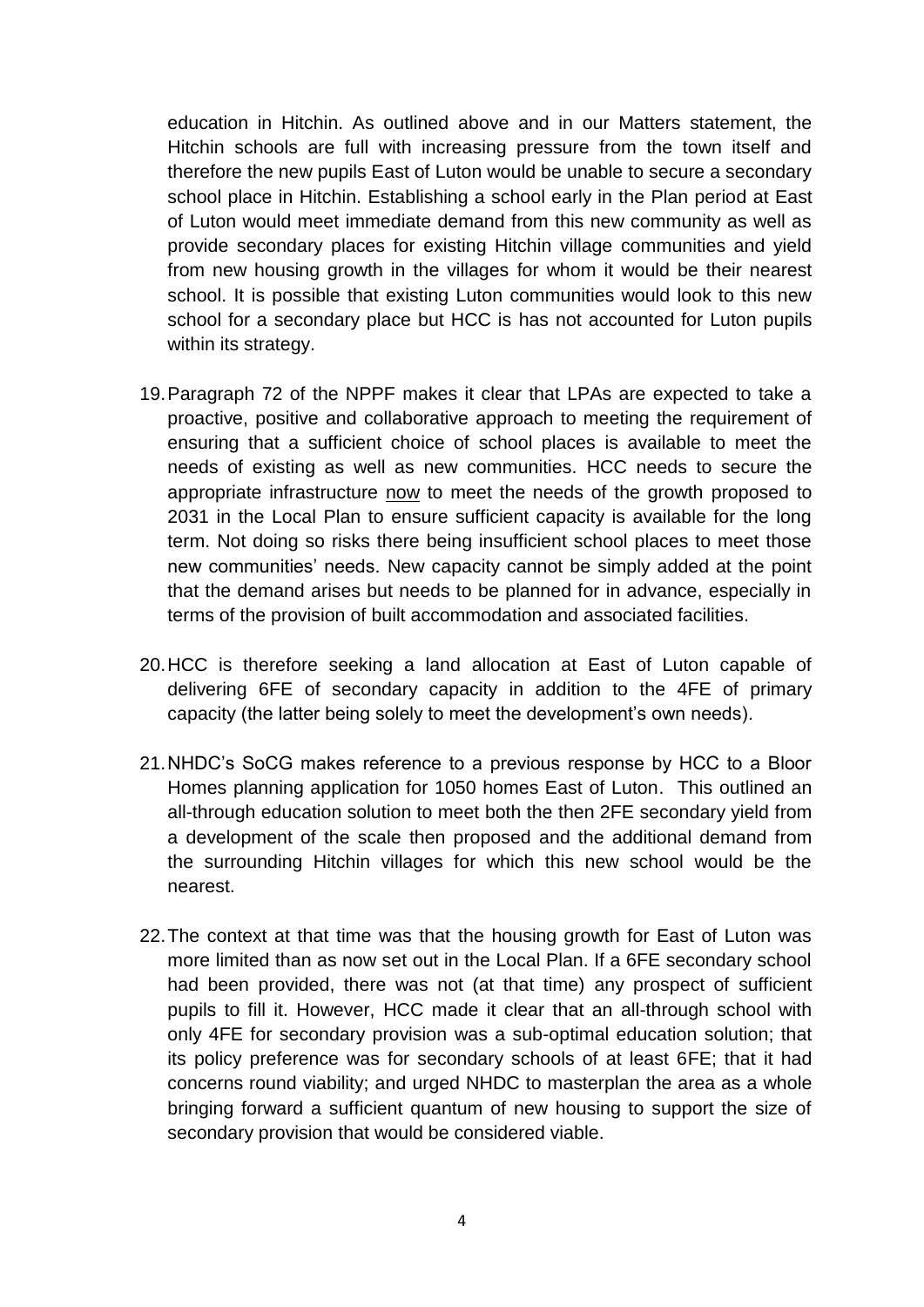- 23.HCC's letter of response in relation to the Bloor proposal was submitted in June 2015. Since that time the risks referred to in that letter round the financial viability of small schools have become markedly more significant, government policy round schools funding has become clearer, and the adverse impact of financial pressures on standards and viability locally have become more pronounced. Each of these changes strengthens HCC policy position that secondary school provision for the future needs to be planned on the basis of school sizes of 6FE or greater.
- 24.In September 2017, the Department for Education announced in a written reply to a Parliamentary Question asked by the Member of Parliament for Oxford West & Abingdon, Layla Morgan, that more than a third of schools in England were in budget deficit.
- 25.Since 2015/16 funding for schools per pupil, adjusted for inflation, has declined and is expected to decline further as set out in HCC Matters 10 Luton (Cockernhoe) Appendix A statement. For 2018/19 per pupil funding for Hertfordshire schools will decline, after inflation, by a further 1%.
- 26.Set out below is a listing of secondary schools in Hertfordshire as at January 2018 with less than 600 pupils aged 11-16 and their most recent Ofsted ratings (for sponsored academies, the rating of precursor schools). It can be seen that 5 out of 11 of these schools were rated as Requires Improvement or Inadequate – 45% of the total. For Hertfordshire schools as a whole, only 8% are rated Requires Improvement or Inadequate on their most recent inspection.
- 27.Of the 6 schools which were rated as Good, each of them receives additional funding over and above their school budget share. This funding is timelimited. All these schools currently have the capacity to admit more than 600/4FE of pupils and HCC expects in the longer term that they will continue to be or become viable largely on the basis of attracting more pupils in excess of 4FE in a context of overall rising demand for school places.

|                         | Governance     | <b>Ofsted Rating</b> |
|-------------------------|----------------|----------------------|
| <b>School Name</b>      | Arrangements   |                      |
|                         |                | Requires             |
| <b>Goffs Churchgate</b> | <b>ACADEMY</b> | Improvement          |
| The Sele School         | <b>ACADEMY</b> | Good                 |
| Meridian School (Upper) | <b>ACADEMY</b> | Good                 |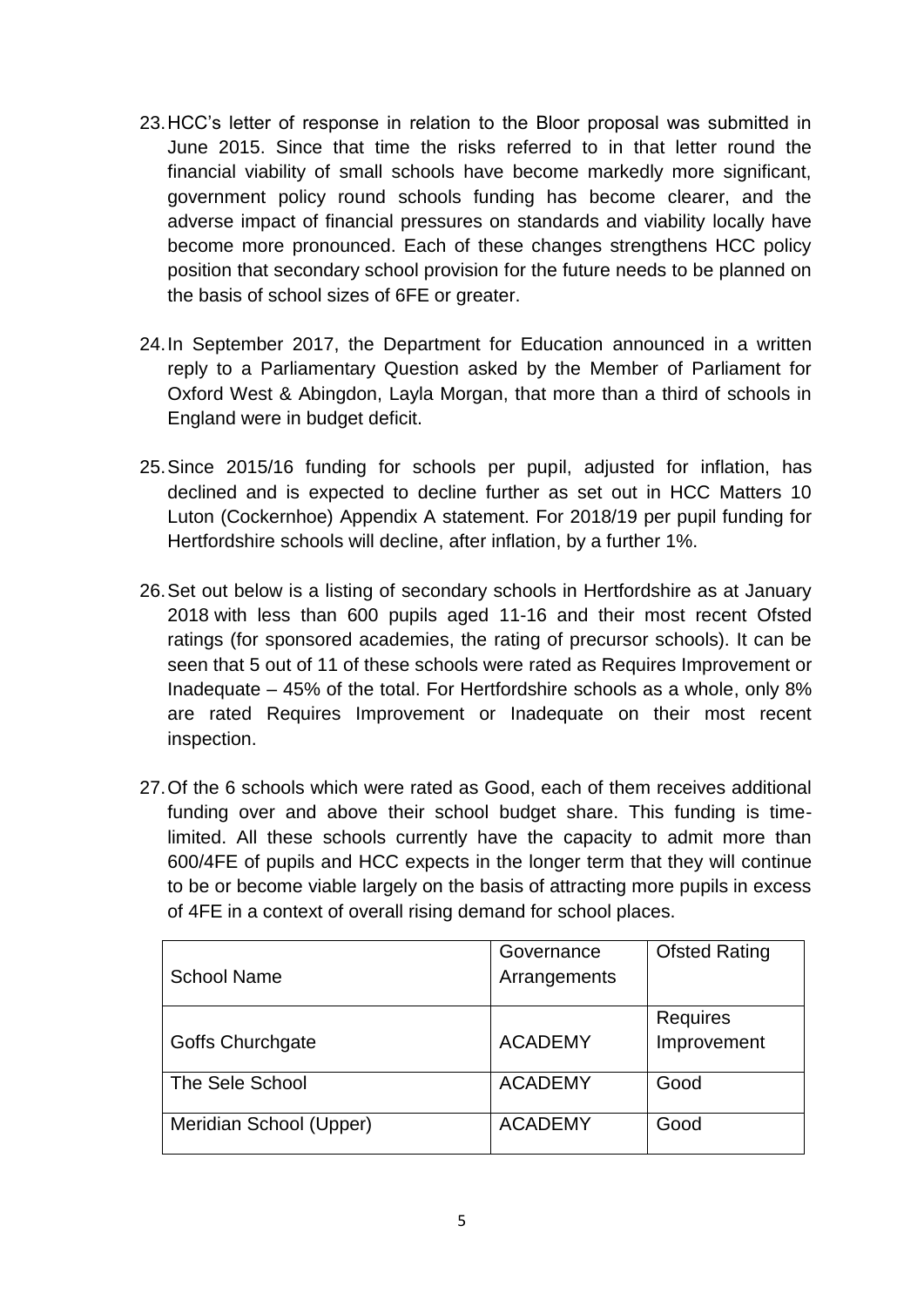| Fearnhill School, Mathematics and<br><b>Computing College</b> | <b>FOUNDATION</b> | Good                           |
|---------------------------------------------------------------|-------------------|--------------------------------|
| The Astley Cooper School                                      | <b>FOUNDATION</b> | Good                           |
| <b>Adeyfield School</b>                                       | <b>FOUNDATION</b> | <b>Requires</b><br>Improvement |
| Nicholas Breakspear Catholic School                           | <b>ACADEMY</b>    | Good                           |
| <b>Mount Grace School</b>                                     | <b>ACADEMY</b>    | Inadequate                     |
| Sir Frederic Osborn School                                    | <b>FOUNDATION</b> | <b>Requires</b><br>Improvement |
| Townsend C of E School                                        | <b>VA</b>         | Good                           |
| Robert Barclay Academy                                        | <b>ACADEMY</b>    | Inadequate                     |

- 28.Towards the end of 2016, NHDC issued its final draft Local Plan. This included around an additional 500 dwellings across the Hitchin area. These latest housing numbers, as outlined above, require the identification of a further +6FE of secondary capacity beyond the +2FE at The Priory in order to make the Plan sound.
- 29.Notwithstanding this and in any event, the quantitative and qualitative justification for the sustainability of larger schools has become more marked, as set out in Appendix A to HCC's Matters 10 statement. HCC, as local authority with responsibility for education, does not support the establishment of new 4FE secondary schools.
- 30.To reflect the above and make the Plan sound, HCC proposes the following modifications to the relevant parts of Policy SP19 and associated supporting text as appropriate:

|         | Policy/paragraph   Proposed Modifications                               |  |  |
|---------|-------------------------------------------------------------------------|--|--|
| SP19(e) | 4FE of primary-age and 4FE of secondary-age education                   |  |  |
|         | provision to ensure the needs arising from this allocation can be       |  |  |
| P.71    | met within the site with any secondary education solution               |  |  |
|         | designed so as to enable the provision of a 6FE secondary               |  |  |
|         | school.                                                                 |  |  |
|         |                                                                         |  |  |
| 4.222   |                                                                         |  |  |
|         | This will be achieved, in part, by ensuring that education needs        |  |  |
| P.72    | arising from the allocation will be met within the site itself. It will |  |  |
|         | be necessary to ensure additional secondary provision up to             |  |  |